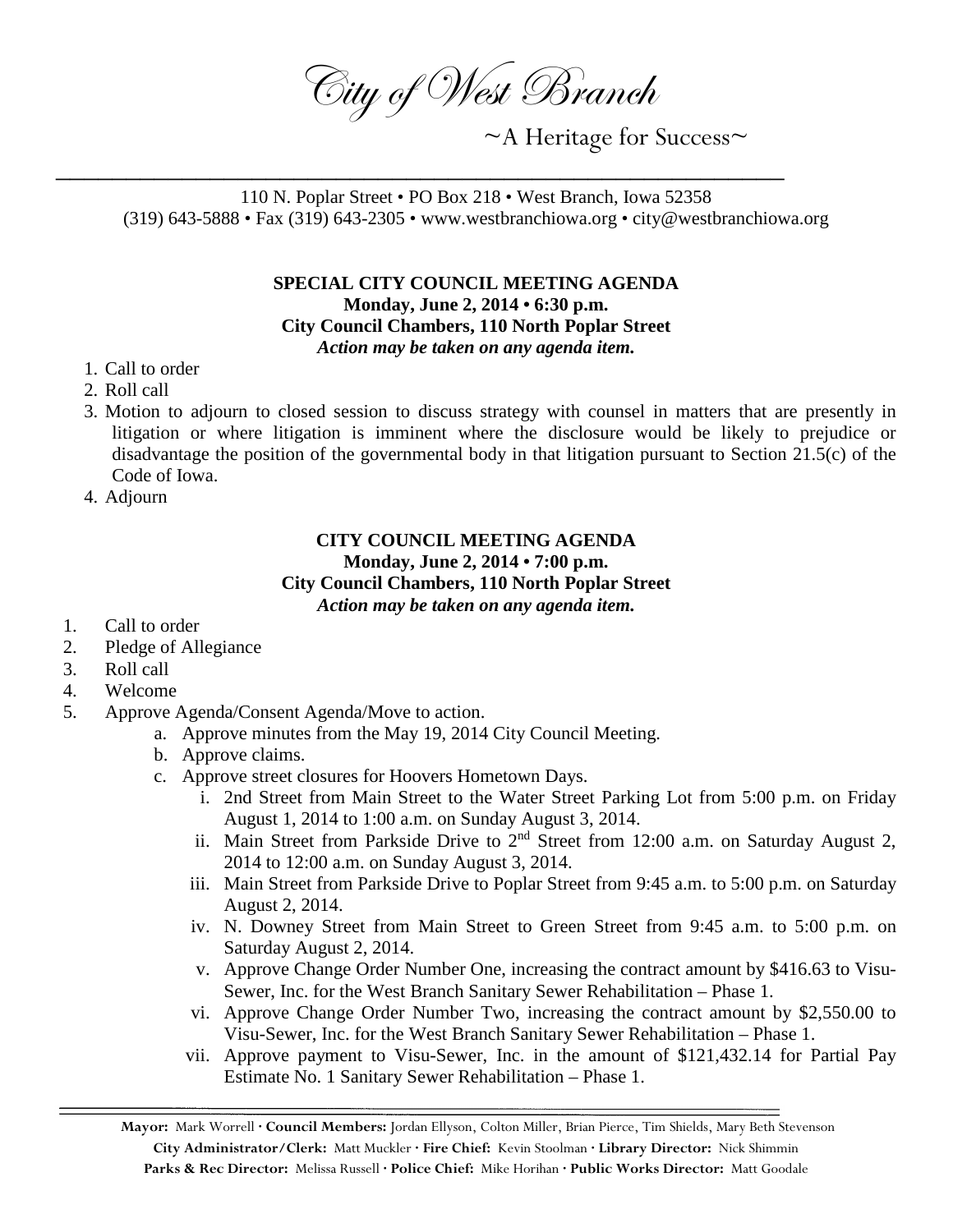City of West Branch

~A Heritage for Success~

110 N. Poplar Street • PO Box 218 • West Branch, Iowa 52358 (319) 643-5888 • Fax (319) 643-2305 • www.westbranchiowa.org • city@westbranchiowa.org

\_\_\_\_\_\_\_\_\_\_\_\_\_\_\_\_\_\_\_\_\_\_\_\_\_\_\_\_\_\_\_\_\_\_\_\_\_\_\_\_\_\_\_\_\_\_\_\_\_\_\_\_

## **CITY COUNCIL MEETING AGENDA Monday, June 2, 2014 • 7:00 p.m. (continued) City Council Chambers, 110 North Poplar Street** *Action may be taken on any agenda item.*

- 6. Communications/Open Forum
- 7. Public Hearing/Non-Consent Agenda
	- a. Mayor Pro Tem Colton Miller Appointments/Reappointments/Move to action.
		- i. Joshua Meade West Branch Police Department Reserve Officer I
		- ii. Joshua Besick West Branch Police Department Reserve Officer I
	- b. Approve Class C Liquor License with Living Quarters, Outdoor Service and Sundays Sales Permits for Pamella Miller, DBA: Greenview Cocktail Club./Move to action.
	- c. First Reading of Ordinance 724, amending Title Chapter 69 "Parking Regulations."/Move to action.
	- d. Public Hearing on proposed amendment to Section 165.26 of the West Branch Zoning Ordinance.
	- e. First Reading of Ordinance 725, amending Chapter 165 "Zoning Regulations."/Move to action.
	- f. Public Hearing on the proposed Amended and Restated West Branch Urban Renewal Plan.
	- g. Resolution 1198, approving and adopting an Amended and Restated Urban Renewal Plan for the West Branch Urban Renewal Area./Move to action.
	- h. Resolution 1204, hiring Kassie Bailey as a Park & Rec Department Part-Time Seasonal Employee for the City of West Branch, Iowa and setting the salary for the position of the fiscal year 2013-2014./Move to action.
	- i. Resolution 1205, approving an agreement with FEH Associates Inc. in the amount of \$11,800 for pre-funding schematic design services for the West Branch Community Center Building Plan Project./Move to action.
- 8. City Staff Reports
	- a. Main Street Executive Director Mackenzie Krob Music on the Green Concert Series
	- b. Deputy City Clerk Dawn Brandt International Institute of Municipal Clerks Annual **Conference**
	- c. Administrative Assistant Shanelle Peden Iowa League of Cities Annual Conference Registration and Reservations
	- d. Park & Rec Director Melissa Russell Summer Calendar
	- e. City Engineer Dave Schechinger West Main Street Traffic Study Update
- 9. Comments from Mayor and Council Members
- 10. Motion to adjourn to executive session to evaluate the professional competency of an individual whose performance is being considered as part of an annual review process and that individual requests a closed session pursuant to Section 21.5(i) of the Code of Iowa.
- 11. Adjournment

**Mayor:** Mark Worrell **· Council Members:** Jordan Ellyson, Colton Miller, Brian Pierce, Tim Shields, Mary Beth Stevenson **City Administrator/Clerk:** Matt Muckler **· Fire Chief:** Kevin Stoolman **· Library Director:** Nick Shimmin **Parks & Rec Director:** Melissa Russell **· Police Chief:** Mike Horihan **· Public Works Director:** Matt Goodale